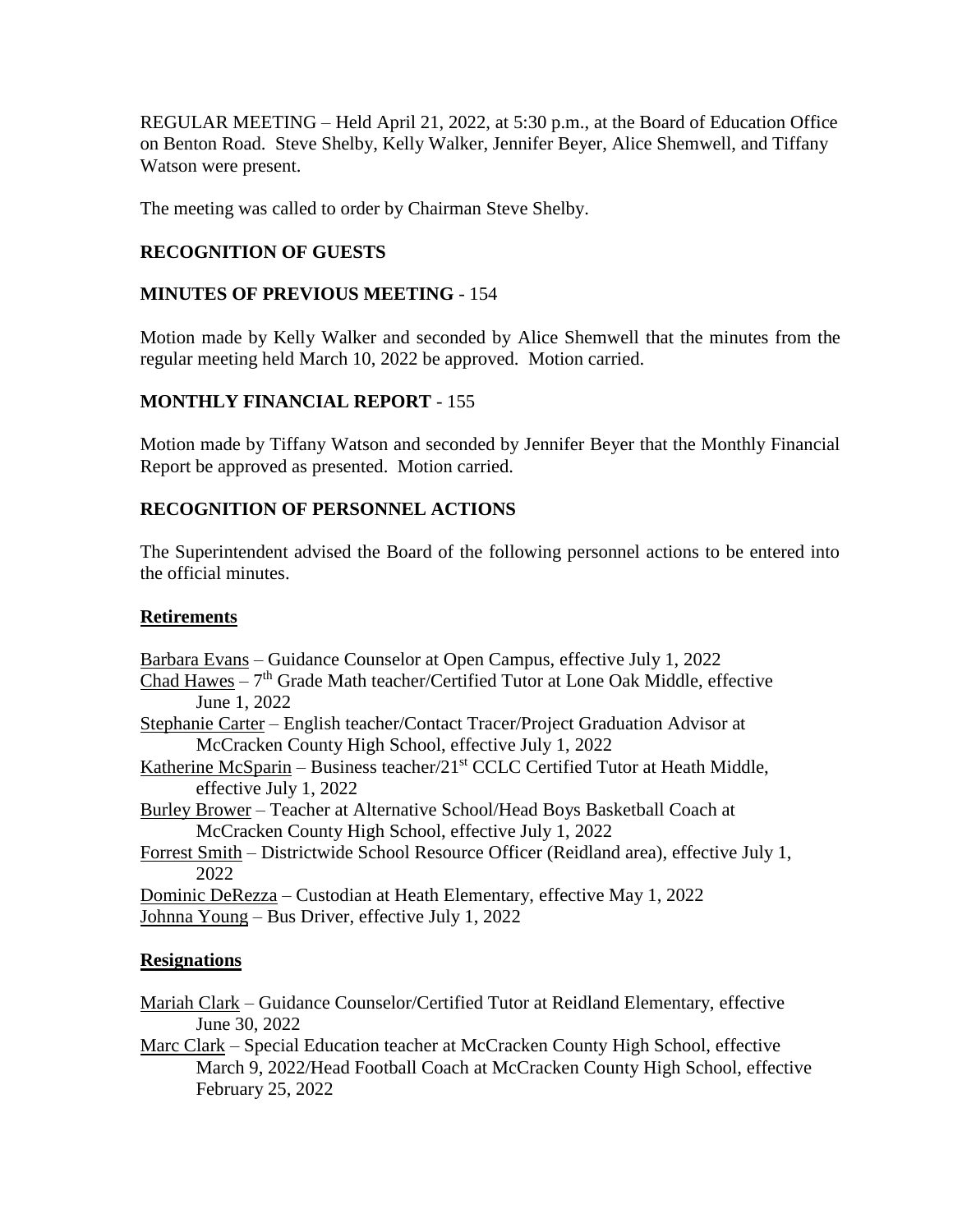# **Resignations cont'd**

- Elizabeth Mangino Math teacher/Math Chair at McCracken County High School, effective at the end of the 2021-2022 school year
- Lauren Case Teacher at Reidland Intermediate, effective March 28, 2022
- Amanda Hutchison Special Education teacher at Lone Oak Elementary, effective at the end of the 2021-2022 school year
- Zachary Self Teacher at McCracken County High School, effective May 27, 2022
- Nicole Bryan School Nurse at Concord Elementary, effective March 11, 2022

Tara Holstein – Bus Driver, effective March 4, 2022

- Patricia Bradley Bus Monitor, effective February 25, 2022
- Donna Bennett Bus Monitor, effective March 13, 2022
- Annette Evans-Harper Food Service Assistant at Reidland Middle, effective March 18, 2022
- Essie Kelly Food Service Assistant at Lone Oak Elementary, effective March 19, 2022
- Angela McClain Food Service Assistant at McCracken County High School, effective April 1, 2022
- Sarah Hodge Food Service Assistant at McCracken County High School, effective March 24, 2022
- Sarah Campbell 7<sup>th</sup>/8<sup>th</sup> Grade Cheerleading Sponsor at Reidland Middle, effective February 22, 2022
- Kimberly Hyde Cheer Coach/All-Girls Head Coach, Level 2 Assistant, Level 3 Stipend at McCracken County High School, effective at the end of the 2021-2022 school year
- Emma Straub Girls Golf Coach at McCracken County High School, effective March 17, 2022
- Zachary Self Head Wrestling Coach at McCracken County High School, effective March 17, 2022
- Hillary Price  $-21<sup>st</sup>$  CCLC Certified Tutor at Heath Elementary, effective March 3, 2022
- Jessica Bouland 21<sup>st</sup> CCLC Certified Tutor at Hendron Lone Oak Elementary, effective March 3, 2022
- Abbey Moore  $-21<sup>st</sup> CCLC$  Student Worker at Hendron Lone Oak Elementary, effective March April 8, 2022

# **Transfers**

- Angela McClain From Food Service Assistant (5 hrs/day) at McCracken County High School to Food Service Assistant (4 hrs/day) at McCracken County High School, effective March 2, 2022
- Ashley Cope From Food Service Assistant (4 hrs/day) at Reidland Elementary/Bus Monitor to Food Service Assistant (6 hrs/day) at Reidland Elementary, effective February 28, 2022

### **Appointments**

Conner Howard – Science teacher at Lone Oak Middle, effective March 4, 2022 at a salary commensurate with the teacher salary schedule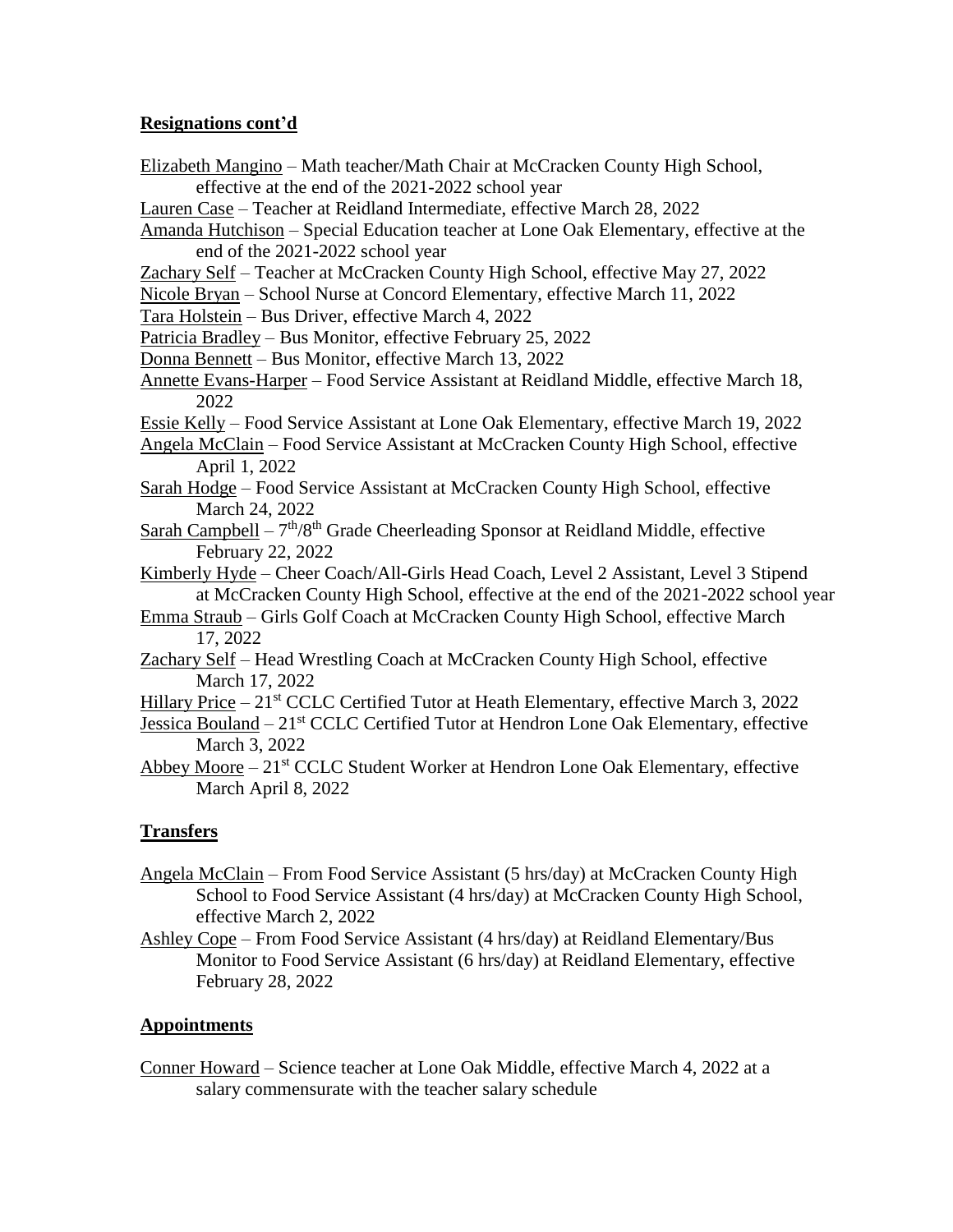## **Appointments cont'd**

- Caroline Jones Special Education/RTI teacher at Reidland Intermediate, effective March 29, 2022 at a salary commensurate with the teacher salary schedule
- Madison Barletto Districtwide Speech Language Pathologist, effective March 22, 2022 at a salary commensurate with the speech language pathologist salary schedule
- Justin Canup School Resource Officer at McCracken County High School, effective March 2, 2022 at a salary commensurate with the school resource officer salary schedule
- Jason Corrie Vehicle Mechanic, effective March 22, 2022 at a salary commensurate with the vehicle mechanic salary schedule
- Tonya Belt Food Service Assistant at Reidland Middle, effective March 11, 2022 at a salary commensurate with the food service assistant salary schedule
- Heather Angel Food Service Assistant at Lone Oak Elementary, effective March 11, 2022 at a salary commensurate with the food service assistant salary schedule
- Essie Kelly Food Service Assistant at Lone Oak Elementary, effective March 11, 2022 at a salary commensurate with the food service assistant salary schedule
- Heather Parish Bus Driver Trainee, effective March 11, 2022 at a salary commensurate with the bus driver trainee salary schedule
- John Wells Bus Driver Trainee, effective March 14, 2022 at a salary commensurate with the bus driver trainee salary schedule
- Heather Parish Bus Driver, effective March 22, 2022 at a salary commensurate with the bus driver salary schedule
- Chris Cowart Bus Driver, effective March 29, 2022 at a salary commensurate with the bus driver salary schedule
- Donna Bennett Bus Monitor, effective March 7, 2022 at a salary commensurate with the bus monitor salary schedule
- Janice Reeder Bus Monitor, effective March 21, 2022 at a salary commensurate with the bus monitor salary schedule
- Elizabeth Davison Afternoon Custodian at Reidland Middle, effective March 29, 2022 at a salary commensurate with the custodian salary schedule
- Ali Morris Receptionist at McCracken County High School, effective March 9, 2022 at a salary commensurate with the receptionist salary schedule
- Michael Lane Girls Soccer Coach at Reidland Middle, effective March 24, 2022 at a salary commensurate with the increment salary schedule
- Morning/Afternoon Child Care Worker Rhonda Wagoner (Lone Oak Intermediate Chill Program)
- After-School Certified Tutors Jessica Holder, Deanna McClure, Courtney Quimby, Caleb Bogaczyk (Reidland Middle)
- 21<sup>st</sup> CCLC Certified Tutors Jennifer Sullivan (Reidland Elementary); Blake Bradley (Heath Middle)
- Summer 21<sup>st</sup> Century Certified Tutors Karen Lane, Shari Darnell, April Griggs, Laura Knerr (Reidland Elementary)

Summer 21<sup>st</sup> CCLC Instructional Assistant – Alexandria Gainey (Reidland Elementary) Substitute Instructional Assistant – Kimberly Genis

Substitute Staff Support Secretary – Noah Jaques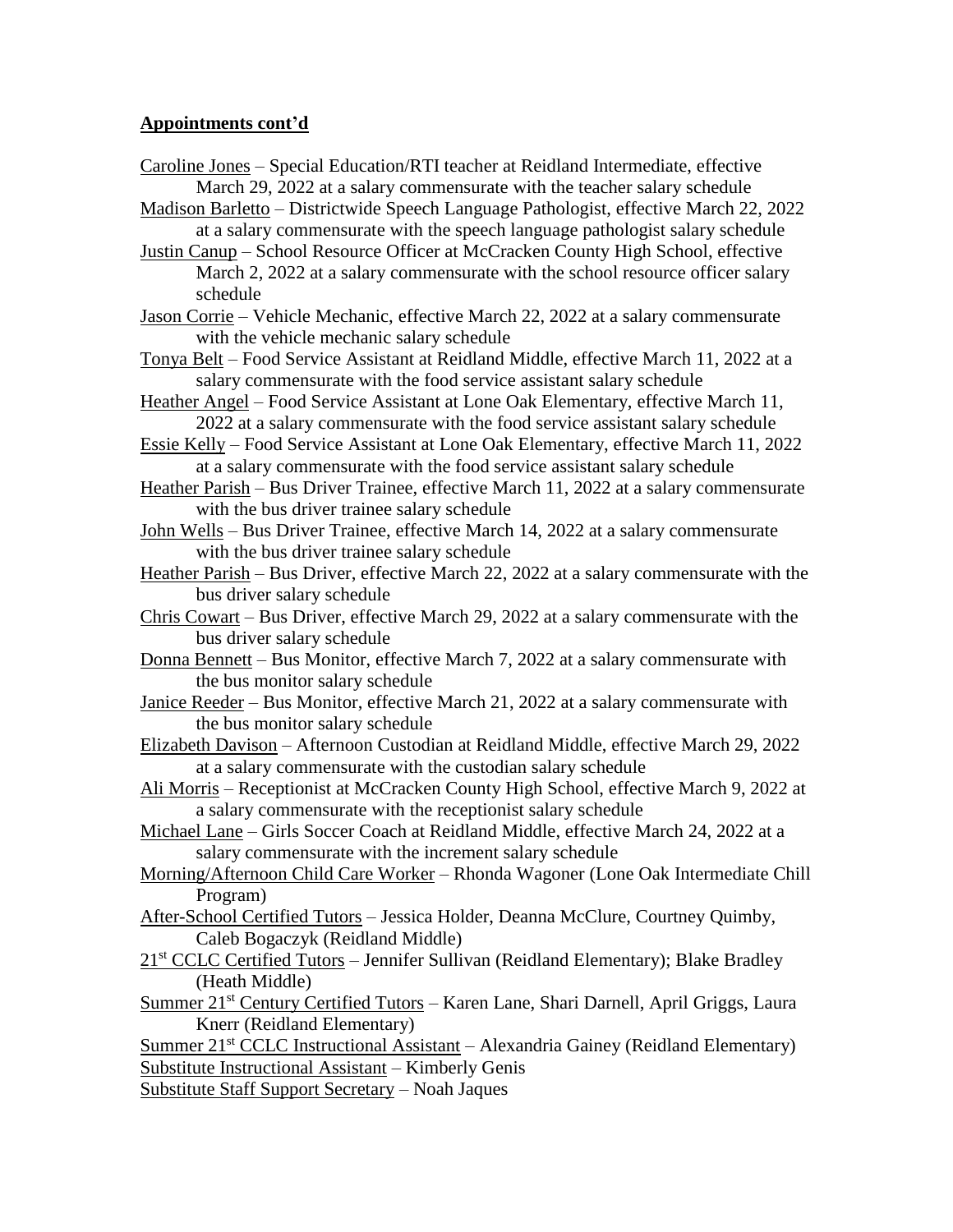## **Appointments cont'd**

Substitute Food Service Assistant – Debra Siress Substitute Custodian – Jennifer Vowell Substitute Bus Driver – Nevada Short Substitute Bus Monitors – Kimberly Reeves, Dylan Sonnek, Yvette Lee Substitute Maintenance Worker – Matthew Buchanan Substitute Teachers – Traci Fallow, Stephanie Johnson, Noah Jaques, Diane Adams, Amy Brazzell, Melinda Sturm

## **INSTRUCTION REPORT**

No report was presented.

## **SUPERINTENDENT REPORT**

No report was presented.

## **BOARD OF EDUCATION REPORT**

No report was presented.

### **CONSENT AGENDA** - 156

Motion made by Kelly Walker and seconded by Tiffany Watson that items listed on the Consent Agenda be approved. Motion carried.

Approval of the Submission of the Deeper Learning Grant on behalf of McCracken County School District

Approved the submission of the Deeper Learning grant.

Approval of the Receipt of a New 21<sup>st</sup> Century Community Learning Center (CCLC) Grant, Continuation Funding for Existing  $21<sup>st</sup>$  CCLC Programs

Approved the receipt of grant funding for the District's  $21<sup>st</sup> CCLC$  programs.

Approval of Lone Oak Elementary School Revised Report Cards

Approved the requested report card revisions for Lone Oak Elementary beginning in the 2022-2023 school year, as presented.

Agreement to Not Enter into a Contract with Presence Learning for the Provision of Virtual Speech Therapy for the Remainder of the 2021-2022 School Year

Approved not entering into a contract agreement with Presence Learning for the provision of speech therapy services through a teletherapy platform for March 2022- June 2022.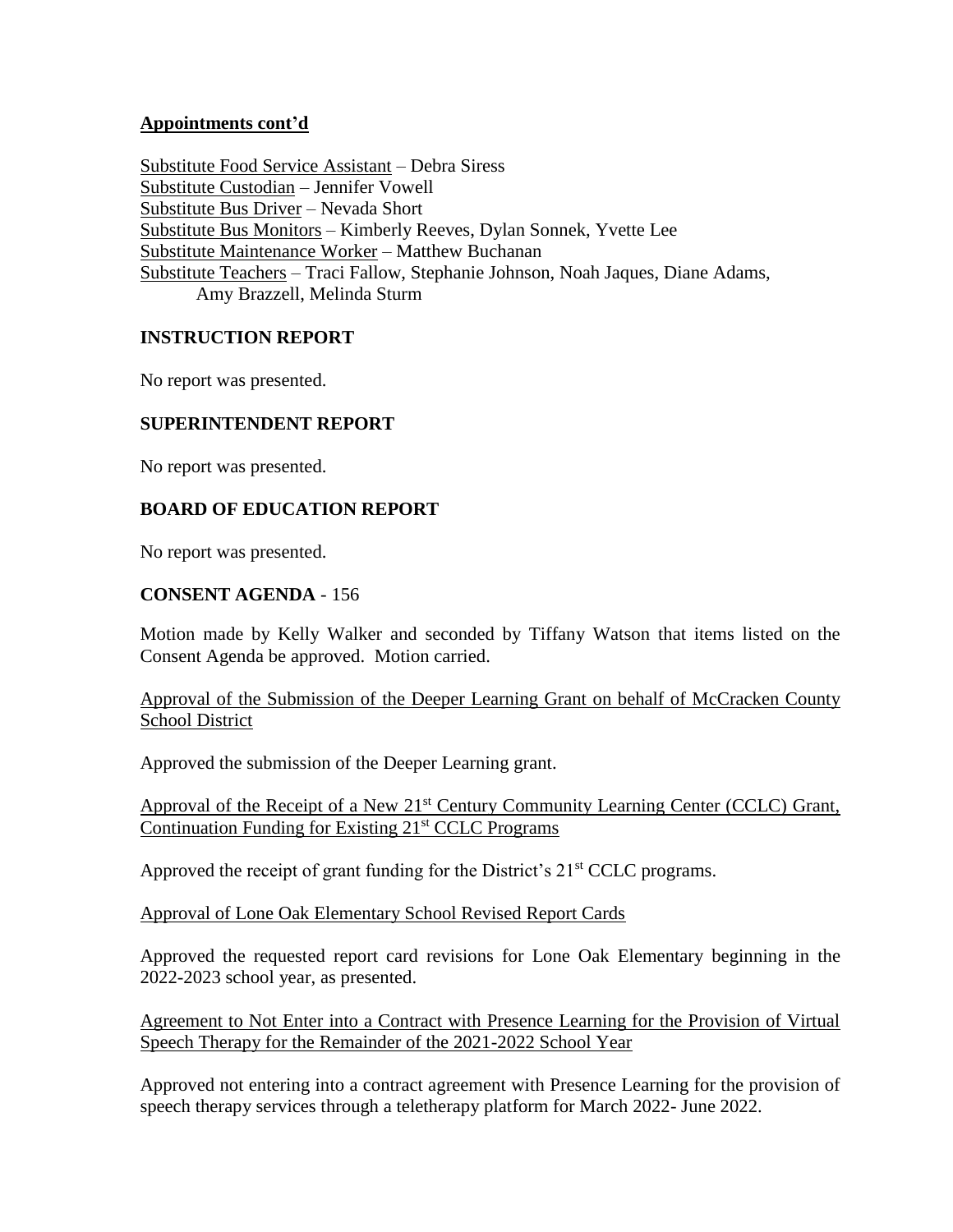## **Consent Agenda cont'd**

Approval of the 2022-23 Contract with the Cabinet for Health and Family Services for Family Resource and Youth Services Centers

Approved the funding contract with the Cabinet for Health and Family Services.

## Approval of Contract with Tri-State Mailing Systems, Inc.

Approved the contract with Tri-State Mailing Systems, Inc. for an updated automatic mail machine/postage meter to be housed at the Central Office.

### Contract between Concord Elementary School and Commonwealth Technology

Approved the contract with Commonwealth Technology on behalf of Concord Elementary School.

### Contract between Hendron Lone Oak Elementary and Lifetouch

Approved the contract between Hendron Lone Oak Elementary and Lifetouch for fall student pictures.

### Contract with Kentucky Dam Village State Resort Park

Approved the contract with Kentucky Dam Village State Resort Park, and authorized Michael Ceglinski to sign the documents on behalf of the Board Chair.

### Request for Permission to Solicit Bids for a Digital Marquee at Lone Oak Middle School

Approved the request to solicit bids for a digital marquee for the new Lone Oak Middle School.

### Request for Use of School Property

Approved the requests for use of school property, as presented.

### McCracken County High School Athletic Contest(s) Contracts

Approved the contracts for various athletic events on behalf of McCracken County High School, as presented.

### Renewal of Student Accident Insurance Policy

Approved the renewal proposal from Morgan, Trevathan & Gunn (MTG).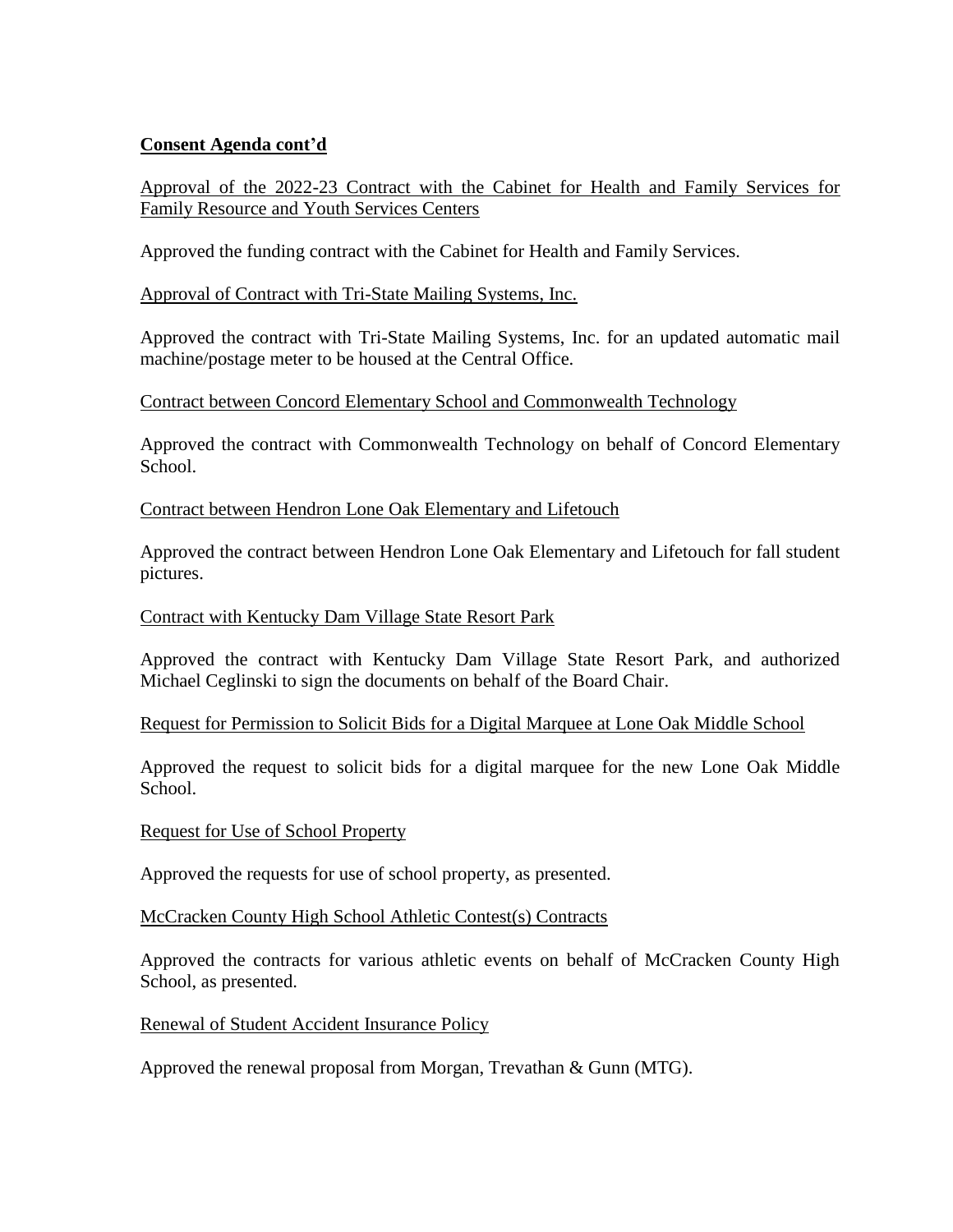## **Consent Agenda cont'd**

## Renewal of Commercial Insurance Policies

Approved the renewal of commercial insurance policies without Terrorism Risk Insurance Act (TRIA) coverage.

Accept a Proposal for Audit Services

Approved the proposal for audit services from Kemper CPA Group, as presented.

Annual Report of Corporate Partnerships, Donations, and Sponsorships

Presented the annual report of corporate partnerships, donations, and sponsorships.

Principal of Alternative Programs

Approved the proposed salary for Principal of Alternative Programs, as presented.

Superintendent and Treasurer Financial Report

Reported on the monthly expenses from the Superintendent's and Treasurer's budgets.

Educational Field Trips

Approved the educational field trips as listed.

| <b>SCHOOL</b> | <b>ORGANIZATION</b> | <b>DESTINATION</b> | <b>DATES</b>  |
|---------------|---------------------|--------------------|---------------|
|               |                     |                    |               |
| <b>MCHS</b>   | <b>HOSA</b>         | Jamestown, KY      | $4/22 - 4/24$ |
| <b>MCHS</b>   | <b>FFA</b>          | Lexington, KY      | $6/5 - 6/9$   |
| <b>MCHS</b>   | Volleyball          | Jackson, MO        | 6/7           |
| <b>MCHS</b>   | <b>HOSA</b>         | Nashville, TN      | $6/22 - 6/26$ |
| <b>MCHS</b>   | <b>FCCLA</b>        | San Diego, CA      | $6/28 - 7/4$  |
| <b>MCHS</b>   | <b>FFA</b>          | Hardinsburg, KY    | $7/4 - 7/8$   |
| <b>MCHS</b>   | Volleyball          | Lexington, KY      | $7/12 - 7/14$ |
| <b>MCHS</b>   | Volleyball          | Lexington, KY      | $7/29 - 7/31$ |
| <b>MCHS</b>   | Volleyball          | Bowling Green, KY  | 8/13          |
| <b>MCHS</b>   | Volleyball          | Bowling Green, KY  | $8/19 - 8/20$ |
| <b>MCHS</b>   | Volleyball          | Owensboro, KY      | 8/27          |
| <b>MCHS</b>   | Volleyball          | Elizabethtown, KY  | 9/3           |
| <b>MCHS</b>   | Volleyball          | Bowling Green, KY  | 9/3           |
| <b>MCHS</b>   | Volleyball          | Effingham, IL      | $9/9 - 9/10$  |
| <b>MCHS</b>   | Volleyball          | Louisville, KY     | $9/9 - 9/10$  |
| <b>MCHS</b>   | Volleyball          | Lexington, KY      | $9/23 - 9/24$ |
| <b>MCHS</b>   | Volleyball          | Bowling Green, KY  | 10/8          |
|               |                     |                    |               |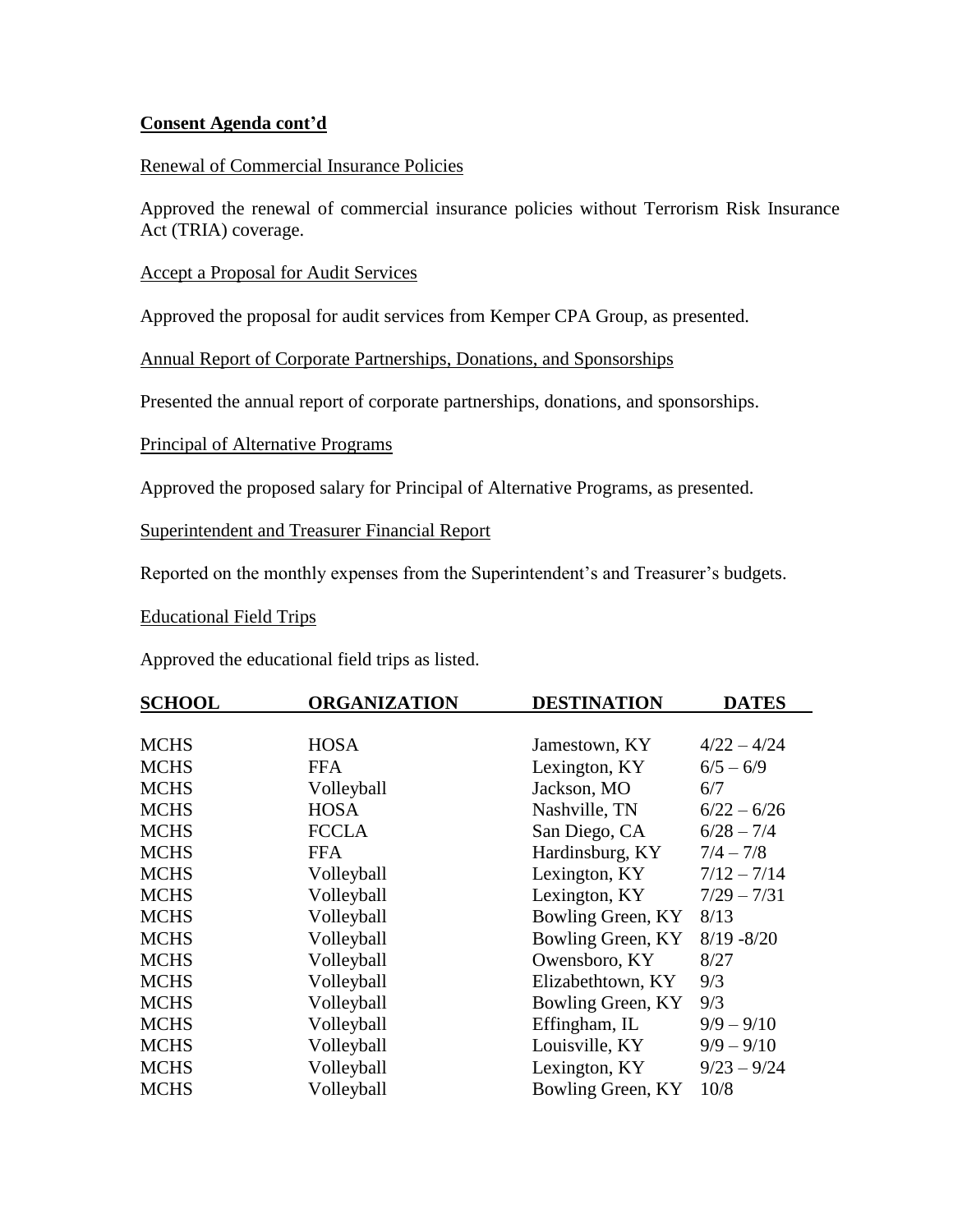## **Educational Field Trips cont'd**

| <b>MCHS</b> | Volleyball | <b>TBD</b>    | $10/30 - 10/31$ |
|-------------|------------|---------------|-----------------|
| <b>MCHS</b> | Volleyball | Lexington, KY | $11/4 - 11/7$   |

### **PRIOR APPROVAL**

| <b>SCHOOL</b> | <b>ORGANIZATION</b>       | <b>DESTINATION</b>    | <b>DATES</b>  |
|---------------|---------------------------|-----------------------|---------------|
| <b>MCHS</b>   | Coed Cheer                | Tuscaloosa, AL        | $3/11 - 3/12$ |
| <b>MCHS</b>   | Coed Cheer                | Lexington, KY         | $3/25 - 3/26$ |
| <b>MCHS</b>   | <b>FBLA</b>               | Louisville, KY        | $4/11 - 4/13$ |
| <b>MCHS</b>   | Orchestra                 | Nashville, TN         | 4/15          |
| <b>MCHS</b>   | <b>Environmental Club</b> | Mammoth Cave, KY 4/20 |               |

### **Schoolwide Fundraising Requests**

Approved the schoolwide fundraising requests as listed.

| <b>SCHOOL</b>              | <b>GROUP</b> | <b>PROJECT</b>         | <b>DATES</b> |
|----------------------------|--------------|------------------------|--------------|
|                            |              |                        |              |
| Lone Oak Elementary        | <b>PTO</b>   | Kona Ice               | 5/5          |
| <b>Reidland Elementary</b> | PTO.         | <b>Spring Carnival</b> | 5/7          |

# **PRIOR APPROVAL**

| <b>SCHOOL</b>              | GROUP      | <b>PROJECT</b>                  | <b>DATES</b>  |
|----------------------------|------------|---------------------------------|---------------|
| Lone Oak Intermediate      | Schoolwide | Pediatric Cancer                | $3/14 - 3/18$ |
| <b>Reidland Elementary</b> | PTO        | Change Wars                     | $3/28 - 4/1$  |
| Lone Oak Elementary        | <b>PTO</b> | Chick-Fil-A Spirit Night $4/14$ |               |

Leave of Absence

Approved the following leaves of absence:

#### **Leave of Absence**

- Morgan Clark maternity leave of absence, effective June 28, 2022 and extending through September 6, 2022
- Lesli Hughes medical leave of absence, effective February 22, 2022 and extending for a period of  $7 - 10$  days

Tara Davidson – medical leave of absence, effective February  $1 - 18$ , 2022

Stephanie Hayes – leave of absence, effective March 4, 2022 and extending through April 11, 2022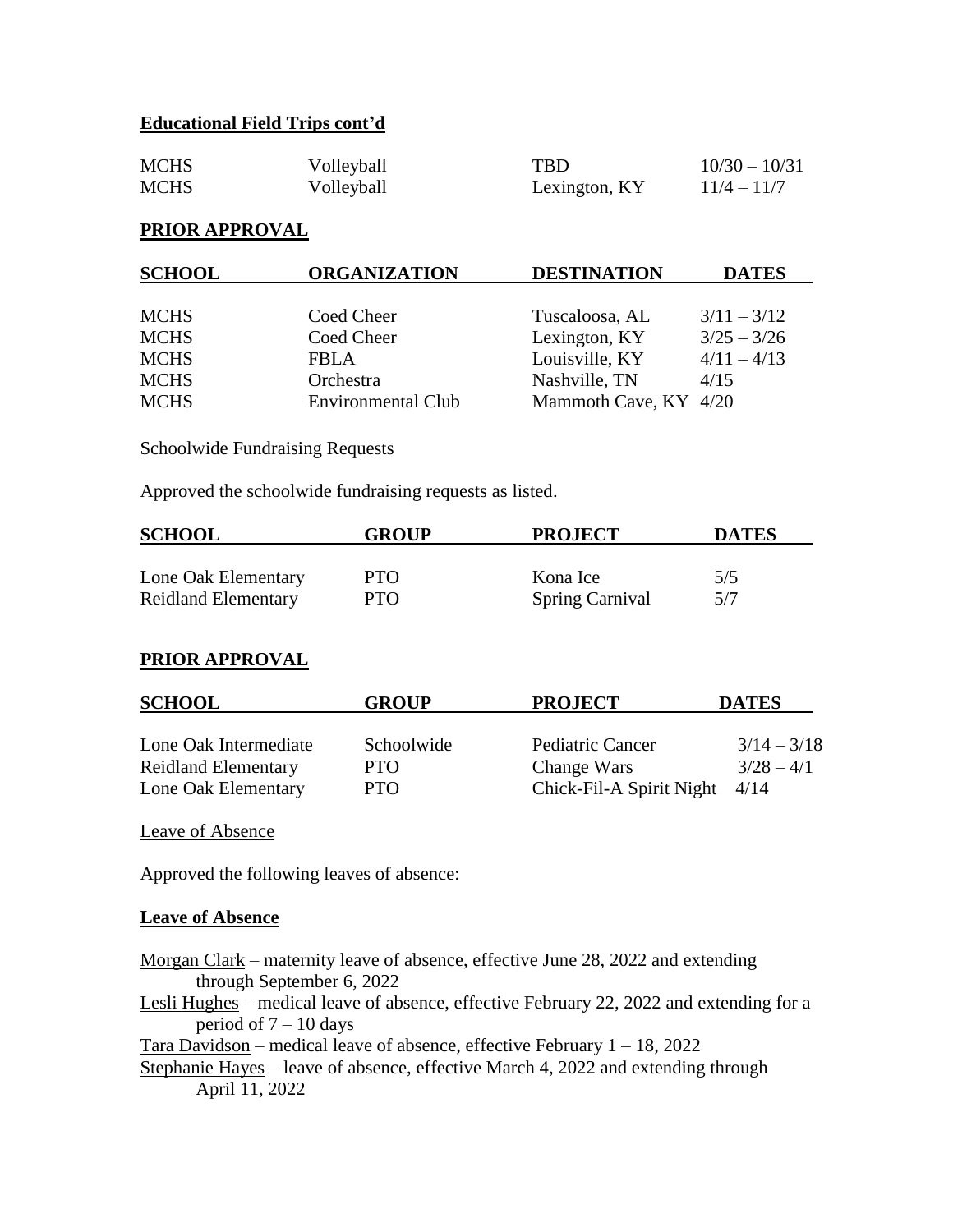## **Leave of Absence cont'd**

Rhonda Dukes – extension of medical leave of absence, effective until further notice Michelle McGlenon – medical leave of absence, effective February 15, 2022 and

extending through March 18, 2022

- Emily Barks maternity leave of absence, effective May 30, 2022 and extending through August 3, 2022
- Lisa Owen medical leave of absence, effective March 11, 2022 and extending until further notice
- Dominic DeRezza medical leave of absence, effective March 15, 2022 and extending until further notice
- Anna McManus medical leave of absence, effective March 28, 2022 and extending through May 1, 2022
- Kari Jenkins medical leave of absence, effective March 17, 2022 and extending through March 28, 2022

## **Pre-Approved Leave of Absence**

# **2021**

Kelsey Kennady – December 13 – 17; December 20 Robert Hendrickson – October  $28 - 29$ ; November  $1 - 4$ 

# **2022**

Jalin Burnette – January  $18 - 21$ ; January  $24 - 25$ Donald Heath – January 3; January  $10 - 14$ ; January  $18 - 19$ ; January  $24 - 25$ ; February 3 Cassandra Scott – January  $11 - 14$ ; January  $18 - 21$ Annette Evans-Harper – January 11 – 14; January 18 – 21 Tamara Allcock – January 10 – 14; January 18 – 19 Natalie Carter – January 10 – 13; January 18 – 19; February 3 Teresa Wheat – January  $10 - 14$ ; January  $18 - 19$ Charles Spees – January  $18 - 21$ ; January  $24 - 25$ Kelsey Nance – January  $3 - 5$ ; January  $10 - 13$ Derek Burket – January 3 – 7; January 10 – 14 Megan Vercautren – January 10 – 14; January 18 Kyler Toney – January  $19 - 21$ ; January  $24 - 26$ Robert Hendrickson – February  $9 - 12$ ; February  $15 - 18$ 

# **2022-23 STUDENT CODE OF CONDUCT** - 157

Motion made by Tiffany Watson and seconded by Alice Shemwell to approve the revisions to the Student Code of Conduct for the 2022-23 school year, as presented. Motion carried.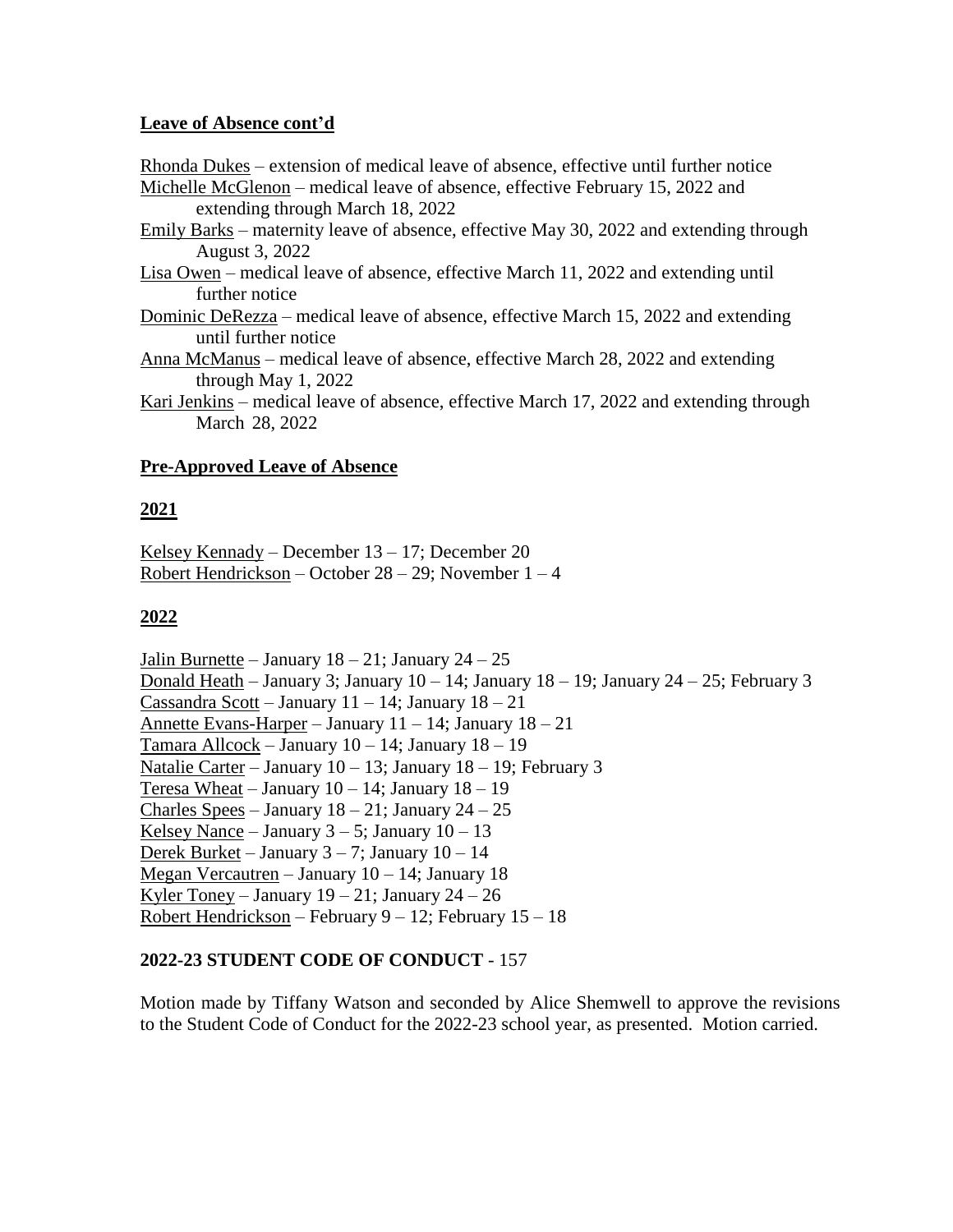## **REQUEST FOR AUTHORIZATION TO ENTER INTO A CONTRACT WITH PENN & SONS SHEET METAL, INC. FOR THE HEATH MIDDLE SCHOOL AUDITORIUM HVAC PROJECT** - 158

Motion made by Kelly Walker and seconded by Tiffany Watson to approve entering into a contract with Penn & Sons Sheet Metal, Inc. for the Heath Middle School Auditorium HVAC project. Motion carried.

## **REQUEST APPROVAL OF THE REVISED HEATH MIDDLE SCHOOL AUDITORIUM HVAC BG-1 DOCUMENTS** - 159

Motion made by Alice Shemwell and seconded by Kelly Walker to approve the revised Heath Middle School Auditorium HVAC BG-1 documents for submittal to the Division of Facilities Management. Motion carried.

## **REQUEST FOR AUTHORIZATION TO ENTER INTO A CONTRACT WITH JETT'S SPECIALTY CONTRACTING FOR THE HEATH MIDDLE SCHOOL GYMNASIUM HVAC PROJECT** - 160

Motion made by Tiffany Watson and seconded by Alice Shemwell to approve entering into a contract with Jett's Specialty Contracting for the Heath Middle School Gymnasium HVAC project. Motion carried.

# **REQUEST APPROVAL OF THE REVISED HEATH MIDDLE SCHOOL GYMNASIUM HVAC BG-1 DOCUMENTS** - 161

Motion made by Kelly Walker and seconded by Alice Shemwell to approve the revised Heath Middle School Gymnasium HVAC BG-1 documents for submittal to the Division of Facilities Management. Motion carried.

## **REQUEST FOR AUTHORIZATION TO ENTER INTO A CONTRACT WITH ICI MECHANICAL, LLC FOR THE REIDLAND MIDDLE SCHOOL GYMNASIUM HVAC PROJECT** - 162

Motion made by Tiffany Watson and seconded by Alice Shemwell to approve entering into a contract with ICI Mechanical, LLC for the Reidland Middle School Gymnasium HVAC project. Motion carried.

# **REQUEST APPROVAL OF THE REVISED REIDLAND MIDDLE SCHOOL GYMNASIUM HVAC BG-1 DOCUMENTS** - 163

Motion made by Kelly Walker and seconded by Tiffany Watson to approve the revised Reidland Middle School Gymnasium HVAC BG-1 documents for submittal to the Division of Facilities Management. Motion carried.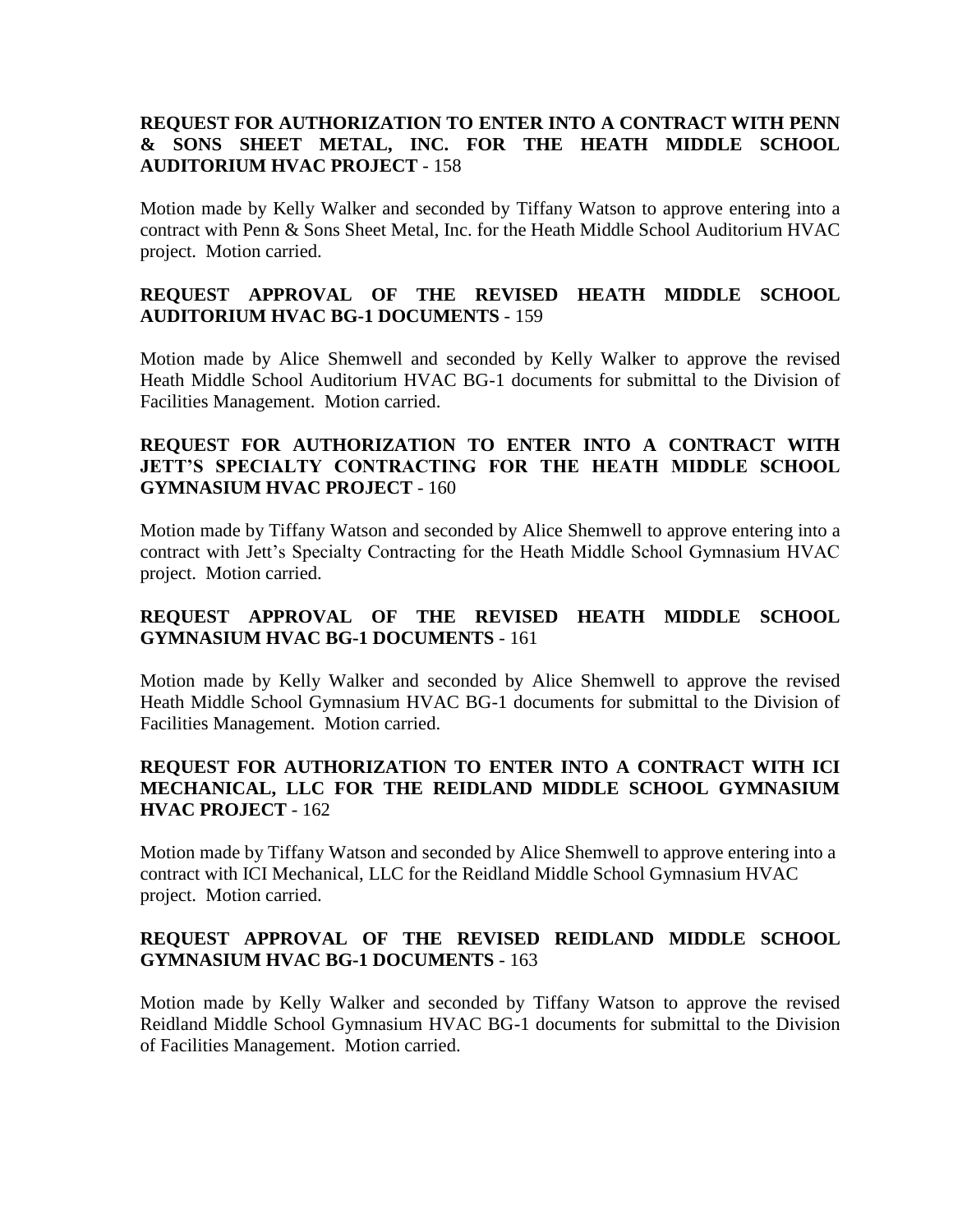# **APPROVAL OF BID PROPOSALS**

#### INSTRUCTIONAL MATERIALS – 164

Motion made by Jennifer Beyer and seconded by Kelly Walker to approve all vendors who submitted a bid for instructional materials purchases for FY 2022-2023. Motion carried.

#### OFFICE SUPPLIES - 165

Motion made by Kelly Walker and seconded by Jennifer Beyer to approve all vendors who submitted a bid for office supplies purchases for FY 2022-2023. Motion carried.

#### DISTRICTWIDE SOLID WASTE REMOVAL – 166

Motion made by Tiffany Watson and seconded by Kelly Walker to approve accepting the bid submitted by Republic Services for the 2022-2023. Motion carried.

#### CUSTODIAL SUPPLIES – 167

Motion made by Jennifer Beyer and seconded by Kelly Walker to approve the bids submitted by all bidders for the 2022-2023 school year. Motion carried.

#### MAINTENANCE SUPPLIES – 168

Motion made by Jennifer Beyer and seconded by Kelly Walker to approve the bids submitted by all bidders for the 2022-2023 school year. Motion carried.

### **EVALUATION OF SUPERINTENDENT** - 169

Motion made by Kelly Walker and seconded by Jennifer Beyer to approve the evaluation instrument, as presented. Motion carried.

### **ORDERS OF THE TREASURER** - 170

Motion made by Kelly Walker and seconded by Tiffany Watson that the Orders of the Treasurer for payment of bills be approved and payment be authorized. Motion carried.

#### **EXECUTIVE SESSION** - 171

Motion made by Tiffany Watson and seconded by Alice Shemwell that the Board go into Executive Session to discuss the following business, for the following reasons and under the following exceptions to KRS 61.810:

1) To discuss collective bargaining negotiations pursuant to KRS 61.810(1)(e) because the board is now negotiating with MCEA on matters of salaries and benefits, and must hear a report from and give instructions to the negotiations team. Motion carried.